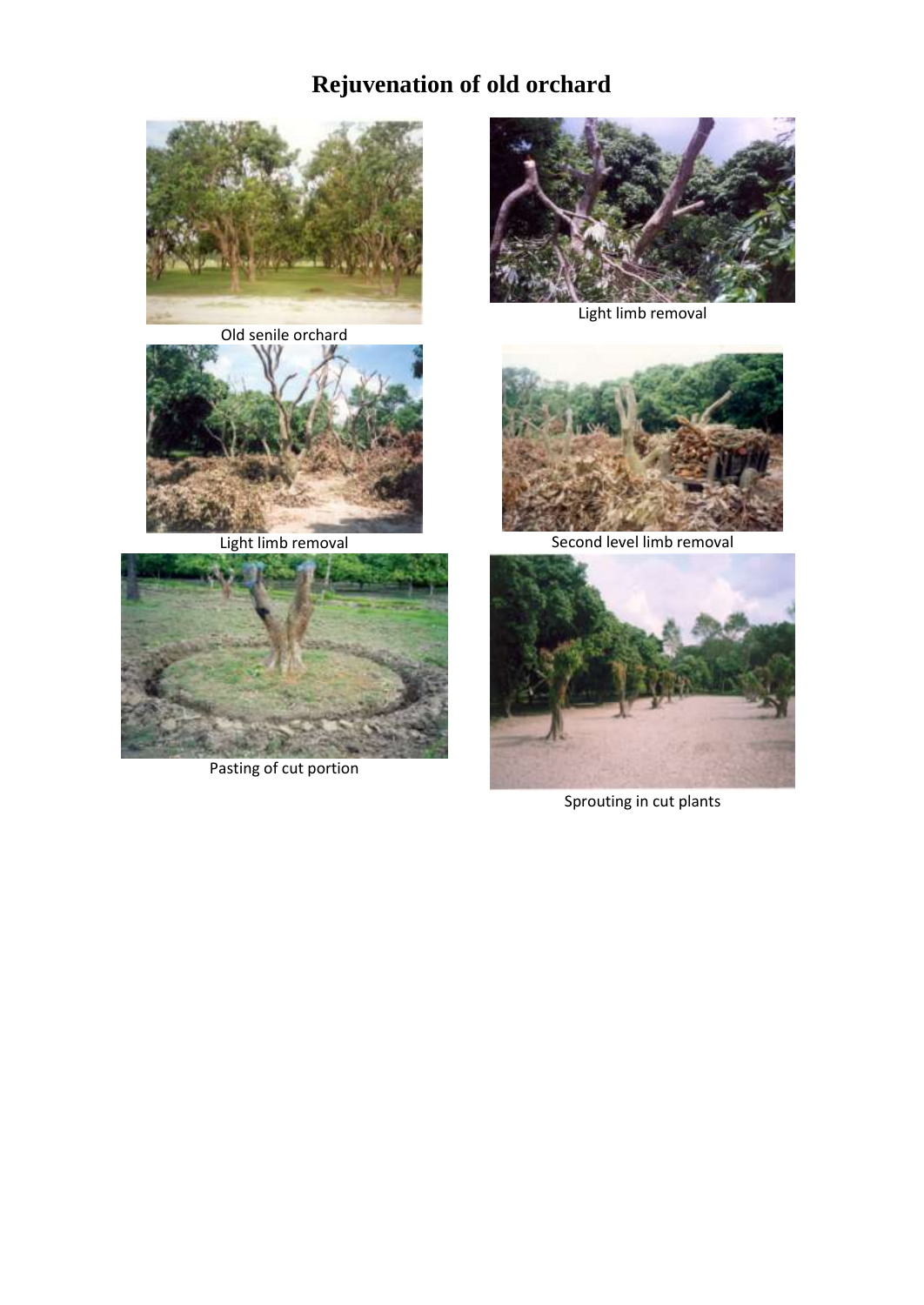



Boudreaux pasting Irrigation in rejuvenated plant



Intercropping in rejuvenated orchard Fully developed canopy



Flowering in rejuvenated plant Fruiting in rejuvenated plant



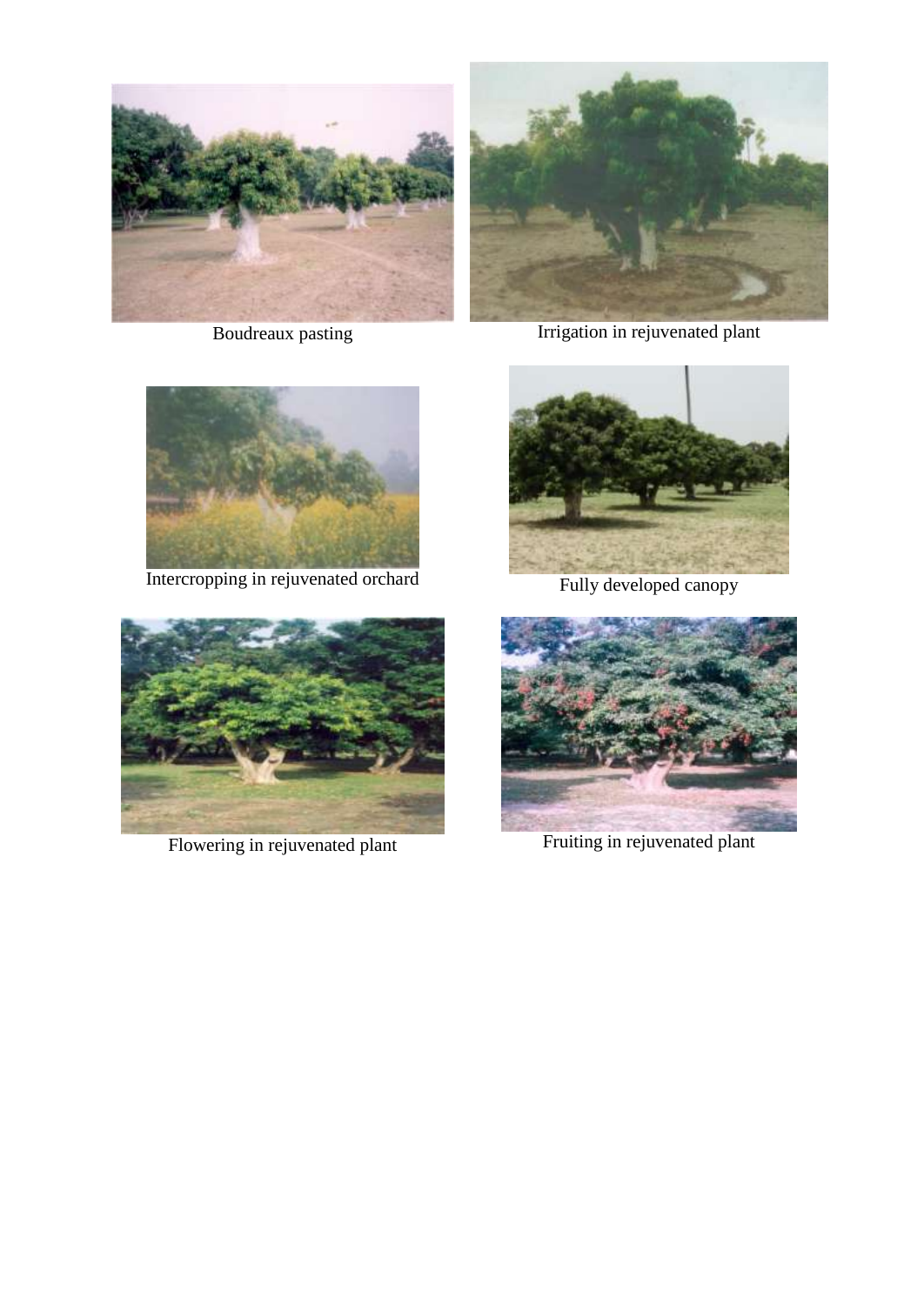# **Rejuvenation in litchi orchard**

The following strategies and steps are involved in the rejuvenation of old senile orchards / trees of litchi.

#### **(i) To be done only where needed**

In general, litchi plant starts bearing after 5-6 years of planting and attains commercial bearing stage at least after 10 years and commercially viable life (period) lies between 11 to 40 years. At this commercial juncture of bearing stage, the plant needs skillful management by proper pruning and training for status and canopy management apart from proper nutrition, irrigation and disease-pest management for quality production. It has been observed in general that orchards after attaining the age of 30-40 years even spaced at 10m x 10m, turns dense with compact top canopy covering most of the branches at the bottom and bearing fruits only on the high-tops. Thee plants pose problems in proper management such as pest control and, harvesting etc.

Under such circumstances, it is rather difficult to assess longevity of trees. On the other side, with rising cost of management, it may not be economical to maintain these old senile orchards of above 40 years of age. Such orchards need to be rejuvenated for further higher production of quality produce. Prior to selection of orchard or tree, it is important to look for the health, location and value of the litchi trees, which must be judged / determined before going for rejuvenation. Trunks must be healthy, wood portion / part unexposed, intact with bark and live, such trees only be selected for rejuvenation or reiterative pruning which will regain vitality and vigour. If above situations do not prevail, reiterative pruning may not result anything. These are important factors to be considered with the trees to be rejuvenated.

### **(ii) Awareness to the growers for its importance**

Considering the various pros and cons of rejuvenation, it will only be programmatic to undertake it after giving proper training for acquiring knowledge to the orchardist to develop the expert system and apply the methodology in scientific manner. The orchardist should have equipped himself with technological development and ideas that litchi tree has strong renewable ability and the breakeven point is only two years, where as establishment of new orchards will take 10-12 years to come into commercial bearing. The harvest of enhanced quality production like young commercial bearing orchards can further be obtained for atleast another 12-15 years.

#### **(iii) Repairing of wounds**

Any wound on the tree if allowed to remain exposed may attract the organisms of diseases from the surrounding atmosphere. So they should be properly treated to encourage healing. If wound is small, simply painting with colour or any other disinfectant may suffice the purpose. Big hollows may be strengthened by scrapping off the inside diseased or rotten parts smearing the exposed portion with coal tar and filling them with bricks and kankar. These are finally plastered with cement.

#### **(iv) Reiterative pruning**

In case of rejuvenation, heavy reiterative pruning of litchi tree is done at the height of 2 meters to 3 meters depending upon the girth and type of main trunk. About 3 to 5 main branches with outward growth from the base are marked for pruning at required height, with a plan of developing umbrella like or semi circular frame work of tree canopy. Pruning can be done either with manual saw or power operated saw. Care should be taken to avoid bark splitting or debarking at the cut end due to falling of heavy branches at the time of pruning. It is always advised to go for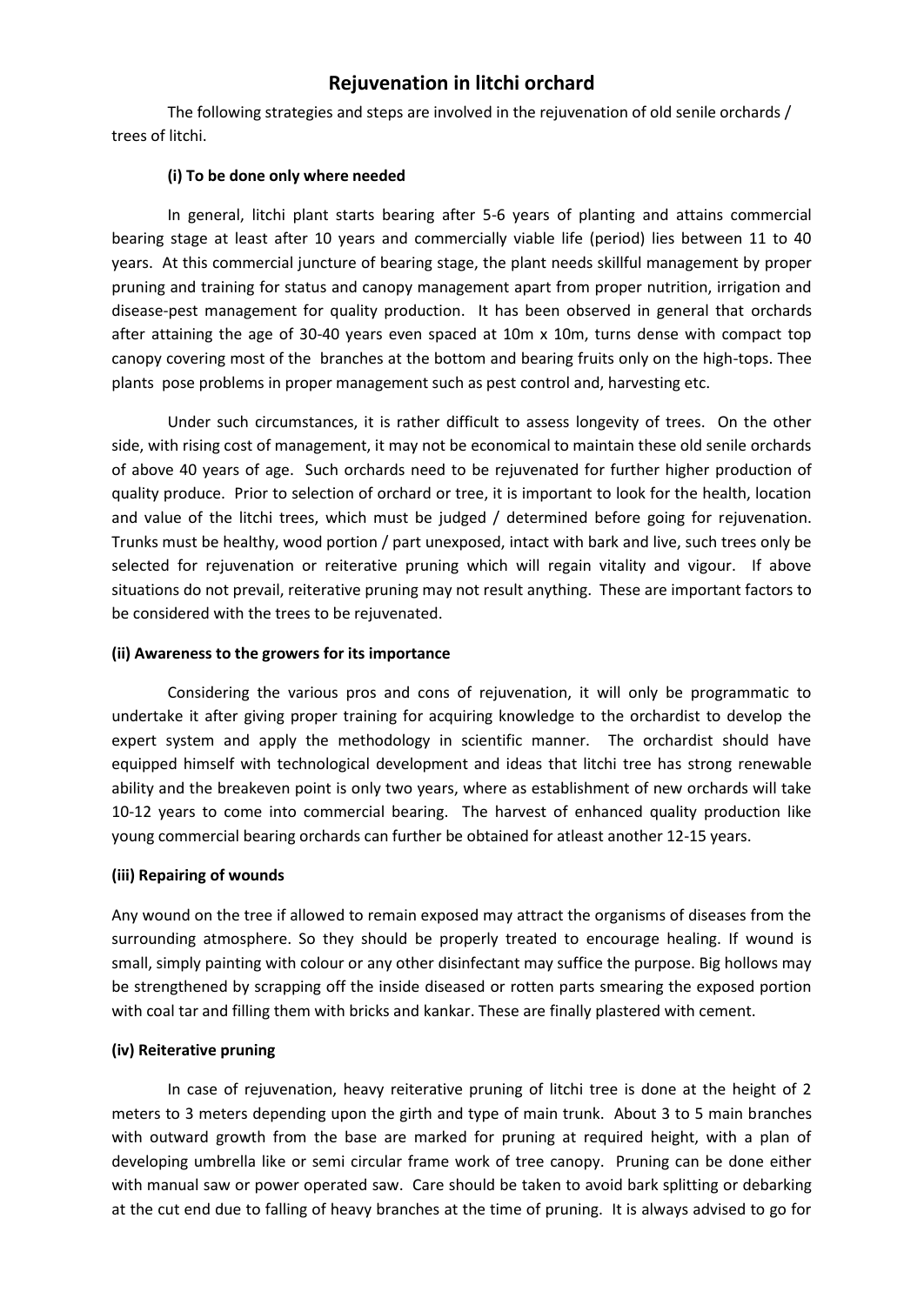reiterative pruning for rejuvenation in phase manner starting from the top light pruning to reduce weight upto the final point. After care is very important for successful rejuvenation. To avoid any external infection at the cut portion, it should be pasted with Bordeaux mixture or Copper-oxychloride (Blitox) immediately after pruning.

### **(v) Time of reiterative pruning**

By adopting and following all the required scientific procedures, the best time to go for reiterative pruning for rejuvenation is August, September i.e. mainly after the rainy season. Rejuvenation is labour intensive operation and it is extremely necessary to complete the operations in time (August-September) for achieving the desired / results.

## **(vi) Nutrition management**

After the reiterative pruning, the tree should be fed with optimum fertilizer doses, followed by irrigation near the root zone, just like the commercial orchards. The manures and fertilizers should be applied through ring method. The dose per tree as an adult bearing stage i.e. 75-80kg well rotten FYM, 2 kg Neem / Castor cake, 1.00kg Urea, 1.50kg Single Super Phosphate and 500g Muriate of Potash should be applied preferably in two split doses one during August-September and another in February-March. The micronutrients like Zinc (ZnSO<sub>4</sub>, @ 2-3 g/l) and Boron (Borax @ 2g/l) may be applied through foliar application from one year after the reiterative pruning.

## **(vii) Thinning and canopy development**

It has been observed that the pruned trunk / branches during the month of August, starts putting forth vegetative sprouts just after 25-30 days in case of cv. Shahi and 40-45 days in case of cv. China. The enormous numbers of branches come out and cover the entire body of the pruned plant. At this juncture, careful thinning operation is required to be done with the ultimate aim of developing solid, semi-circular or open umbrella type canopy. Shoot removal should not b done just after their emergence, rather, these should be removed sequencely after 6-8 months of rejuvenation. In this attempt, it is required to remove the sucker growth around the bottom of the trunk and thin out the excessive branches as well, keeping only 3-4 numbers nearly top-side portion on each pruned limbs of the trunk projecting all the directions and further training for acquiring desired shape. The air and light must have access to all the parts of the tree. The horizontally developing limbs should be cut back to the point where they will not hang under the weight of fruit into the row or to the ground on lower limbs.

## **(viii) Irrigation**

Rejuvenated trees require immediate irrigation if any dry spell occurs, to avoid drying out of the trees. Irrigation is must after the manure and fertilizer application. Irrigation at regular interval of 8-10 days during hot summer season and 15-16 days during winter season helps faster vegetative growth and good canopy development. Irrigation applied to the intercrops also gives the added advantage to the rejuvenated trees, apart from maintaining / improving soil physical condition (soil health) and complete check over weed growth. Mulching during the months of April-May and September-October have been found beneficial in conserving soil moisture beneath the tree canopy, reducing the frequency of irrigation and enhancing growth.

### **(ix) Space utilization for yield compensation**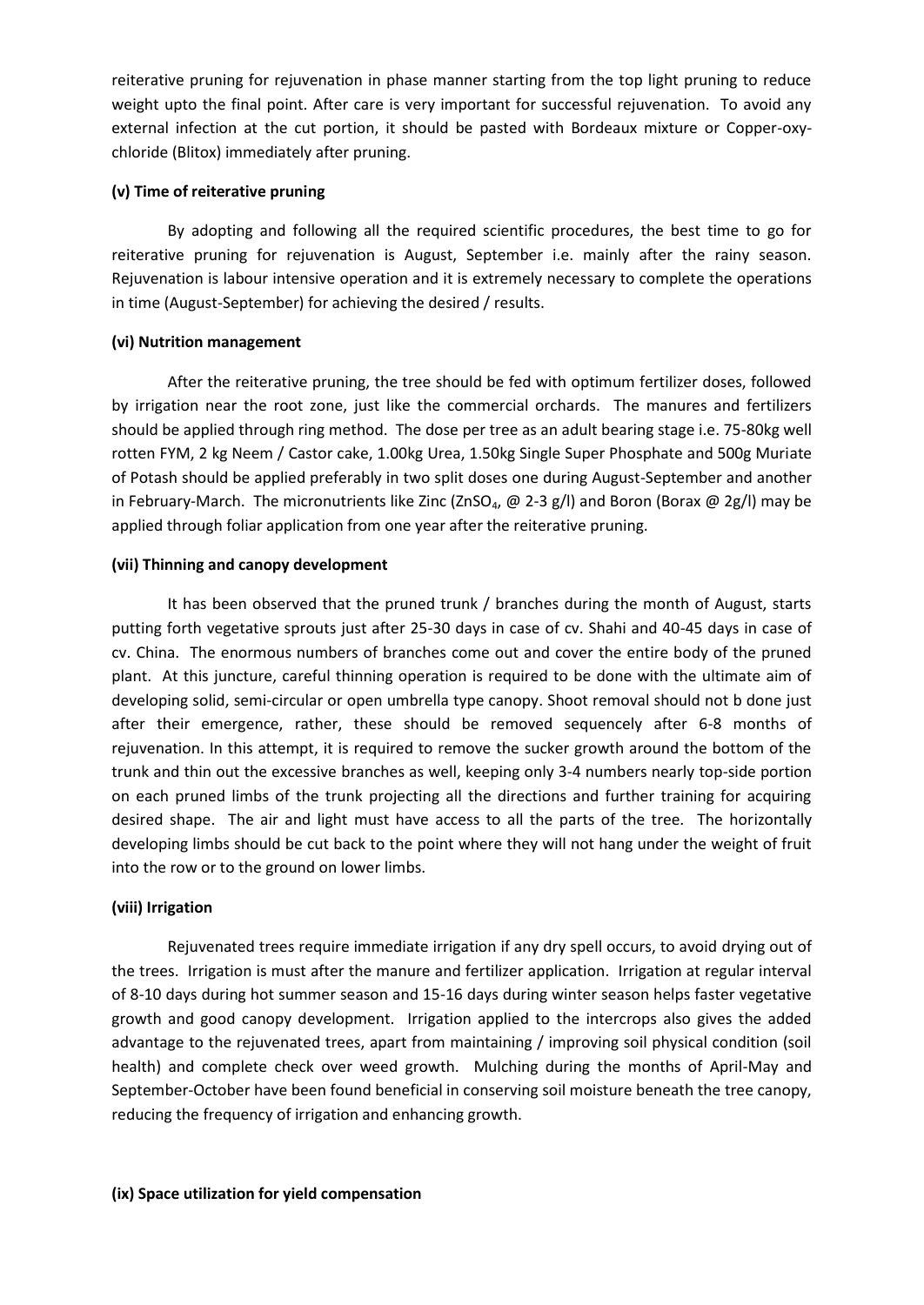Just after the completion of reiterative pruning for rejuvenation, the open interspaces between the plants / trees is created in the orchard like newly planted orchard. Intercrops during summer season like Black gram, Mung, Maize, Cucurbitaceous vegetable, fodder crops etc. and during rabi season, the crops like Cowpea, French bean, Pea, Potato, Mustard etc have been found most suitable. Flowering plants and annual fruit crops like papaya and banana have also been found to give good income for 2-3 years. Apart from the significant income obtained by the intercrops in rejuvenated orchards, the added advantages like improvement in the soil tilth (health), almost complete check over weed growth as well as less incidence of pests diseases are also obtained.

#### **(x) Plant health management**

Plant protection measures are equally important for healthy growth. Intensive care to mange the infestation of important pests like stem / shoot borer, bark eating caterpillar, mite, leaf roller, leaf miner and leaf cutting weevil etc. and the diseases like microbial infestations are required. Control methods may be biological, mechanical or chemical or the combination depending upon the growers' preference and specific circumstances. Leaf roller, leaf miner and leaf cutting weevil start damaging right from the beginning of the rejuvenated trees, hence care is required from that moment itself, spraying with Endosulfan / Monocrotophos @ 2ml/l or Cypermethrin @ 0.5ml/l 2-3 times during new flush emergence will save the damage from these insects. The mite can be controlled by applying miticide like dicofol / omite @ 3ml/l atleast 2 to 3 times during the months of September-October and February-March. The serious damage is being observed by the attack of bark eating caterpillar, which can be controlled by the spray of insecticide at initial stage but at tunneling stage, it is require to clean the fresh frass and webbing, finding the hole, notching the hole with and pointed spoke / poker, plugging with DDVP / Nuvan (0.1%)/Kerosene oil soaked cotton and ultimately sealing the hole with mud. Spraying of copper fungicide during the month of October and March takes care of most leaf spot and other algal / fungal diseases. Brushing / pasting of Bordeaux paste to the main trunks / branches up to one meter from the bottom keep the plant clean and save the crop from many pests infestation.

#### **(xi) Fruit yield and quality**

It has been found that the yield obtained from the old trees (non rejuvenated) is high but fetching very less price in the market due to inferior quality particularly with respect to size and wastage due to attack of many physiological disorders and attack of pests-diseases. Fruit yield and physiochemical characters of mature fruits were found to be better in fruits obtained from rejuvenated trees. Maturity period is found to be slightly delayed in rejuvenated plants.

## **Mango rejuvenation**

One of the main handicaps that have led to slow pace of evolution of the mango industry in India is the preponderance of seedling trees which are mostly of inferior type seedling plantations of "desi" mango varieties, the fruit of which is essentially "sucked out" rather than "eaten", are still found in the countryside, where no commercial cultivars are grown. Mango is a huge tree: a single tree growing in the open can occupy up to an acre of land. It can bear fruit for 60 years. The yield may vary from a few kilograms to a ton, depending on the age and bearing capacity of the tree. There are reports that nearly 30-35% seedling mango trees, which had been bearing good crop of high-quality mangoes for juice and pickle, are old and unproductive and waiting for uprooting and sale for wood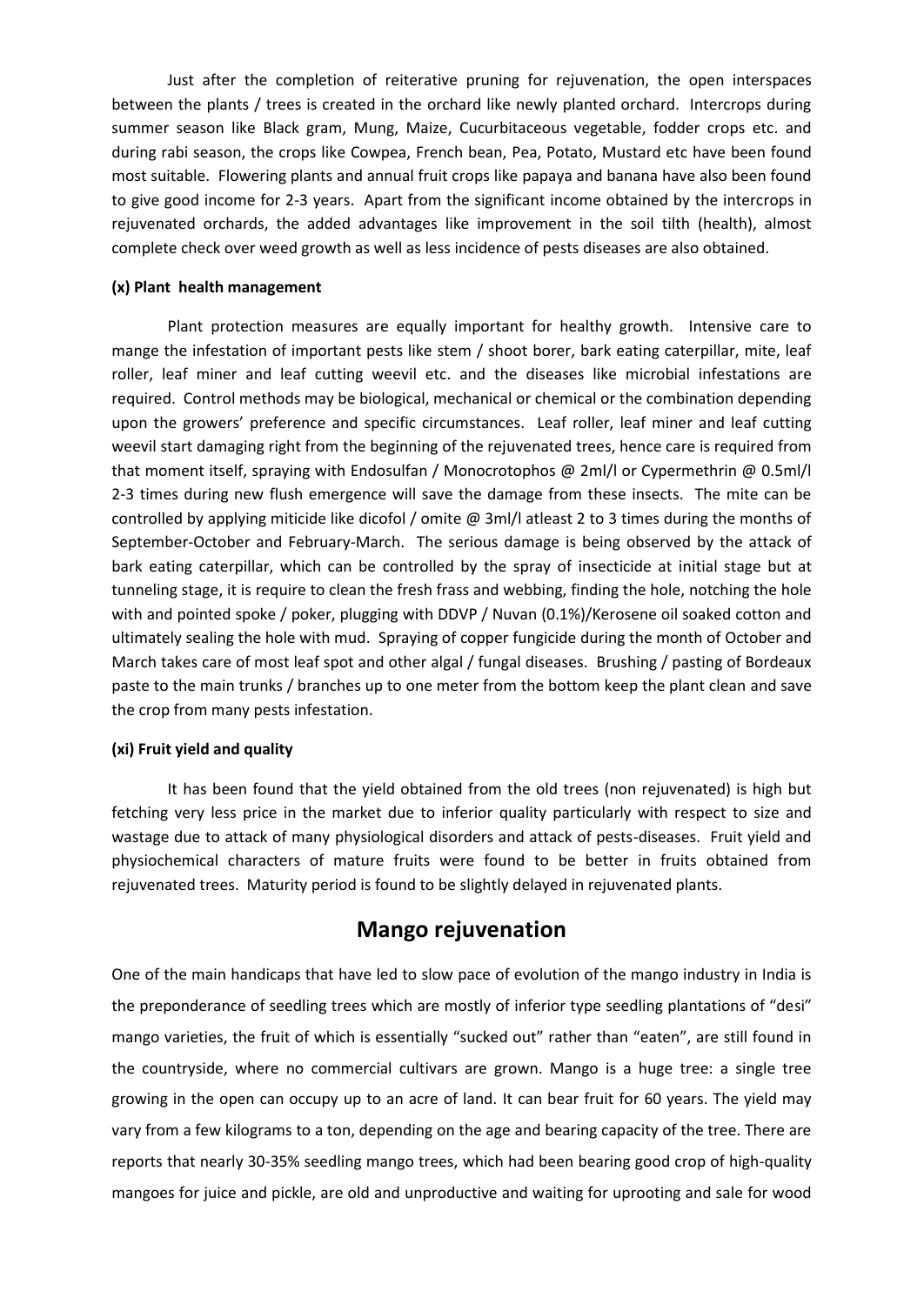across the region. Manuring of such orchards is rare. Thus due to bad sanitation the trees are generally affected by mango hopper, stem borer, shoot borer, die- back, gummosis, powdery mildew, black tip and mango malformation. Besides, the trees are erratic in their bearing habit and the fruits produced are mostly of inferior quality, fetching little price in the market. Because of their large stature, it is difficult to apply insecticidal and fungicidal sprays. Thus such plantings are more a liability than an asset

The commercial plantations of grafted mango trees that have grown old and are not bearing good crop are also being replaced with new plantations. Planting of new orchard may involve a cost of Rs. 80-90 thousand per ha. Uprooting of inferior seedling trees and other low or non-bearing mango trees below 20 years can conveniently be top- worked with scion woods of commercial varieties. The process provides fuel wood worth of Rs.40-50 thousand and orchard space may be use for inter crops.

The process of top working or rejuvenation includes removal of old twigs and restoration of new shoots, propagation of desired variety on theses newly emerged shoots. The process may take 2-3 years to be effective.

#### **Method**

The process can be started in the month of December -January. Select unproductive orchard, mark the branches behead them keeping 30cm stubs on 3-6 major limbs. A clean cut should be given to the limbs with a sharp saw to avoid bark splitting. Start beheading from base to the top. Paste cow dung slurry or copper oxichloride paste (dissolve 2 kg of copper sulphate in 15 litres of water; mix 3 kg of quick lime in 2-3 litres of water and then add the remaining 12-13 litres of water; mix the two concentrated solutions)on cut portion. If the old trees are infected with fungi, do not behead the limbs since the stubs may not sprout. Several sprouts will come up on these stubs. Plough the orchard and prepare it for inter crops. Make basins below the plants. Irrigate the plant and apply 1 kg urea per tree. Control stem borer if it has appeared. Remove weeks sprouts, control foliage feeding insect pests and grow summer season inter crop. Take proper care of inter crop and sprouts.

Select the best one or two sprouts on each stub and graft them with the desired cultivar. Remove the rest of the sprouts gently by giving a clean cut close to the stub so that these may not re-sprout. If any of these shoots are left they will overpower the newly sprouted grafts. This way one will have 6-12 grafted shoots. These grafts sprout within 20 days of grafting. The shoot above the sprouted graft should be headed back by keeping only one whorl of old leaves in November. These leaves provide food to the newly sprouted graft. Newly sprouted grafts should be covered with rice trash or plastic bags to save the grafts from frost or severe winters in December. The covers may be removed